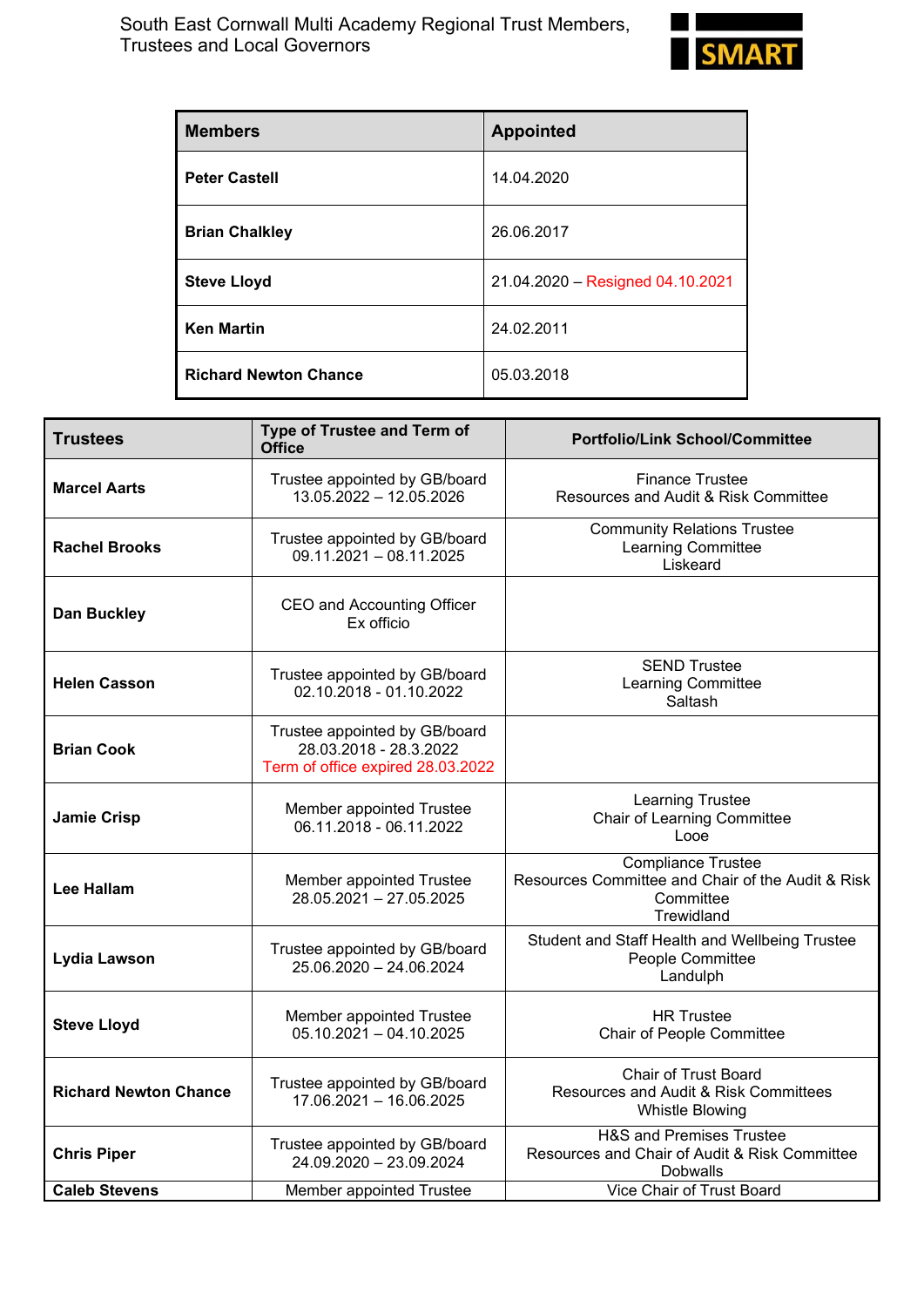| 10.11.2018 - 09.11.2022 | Safeguarding Trustee<br>People Committee |
|-------------------------|------------------------------------------|
|                         |                                          |

| DOBWALLS LOCAL GOVERNING COMMITTEE   |                                                                                              |                                                            |  |
|--------------------------------------|----------------------------------------------------------------------------------------------|------------------------------------------------------------|--|
|                                      | Type of Governor & Term of<br><b>Office</b>                                                  | Link                                                       |  |
| <b>Tracey Davey</b>                  | Parent appointed by GB/board<br>24/07/2019 - 23/07/2023                                      | Safeguarding Link                                          |  |
| <b>Jane Glew</b>                     | Co-opted appointed by GB/board<br>30.03.2022 - 29.03.2026                                    | HR and Community Link                                      |  |
| <b>Tamsyn Hannah</b>                 | Parent appointed by GB/board<br>16/01/2021 - 15/01/2025<br>Removed from office 06<br>09.2021 |                                                            |  |
| <b>Becky Hosken</b>                  | Co-opted appointed by GB/board<br>22/02/2021 - 21/02/2025<br>Resigned 29.10.2021             | <b>Whistle Blowing</b><br>HR and Health and Wellbeing Link |  |
| <b>Alan Johnson</b>                  | Co-opted appointed by GB/board<br>$01/07/2020 - 30/06/2024$                                  | <b>Chair of Governors</b><br>Learning and SEND Link        |  |
| <b>Rebecca Manning</b>               | Parent appointed by GB/board<br>05/11/2019 - 01/11/2023                                      | Vice Chair of Governors<br>H&S and Premises Link           |  |
| <b>Malcolm Maynard</b>               | Co-opted appointed by GB/board<br>05.01.2022 - 04.01.2026                                    | <b>Finance Link</b>                                        |  |
| <b>Claire Ollerenshaw</b>            | Co-opted appointed by GB/board<br>$01/03/2020 - 02/03/2024$                                  | Learning and SEND Link                                     |  |
| <b>Kathryn Pipe</b>                  | Acting Headteacher<br>Ex officio                                                             |                                                            |  |
| <b>Bernadette Yeatman</b>            | Co-opted appointed by GB/board<br>30/03/2021-29/03/2025<br>Resigned 17.11.2021               |                                                            |  |
| <b>Vacancy for Parent Governor</b>   |                                                                                              |                                                            |  |
| <b>Vacancy for Staff Governor</b>    |                                                                                              |                                                            |  |
| <b>Vacancy for Co-opted governor</b> |                                                                                              |                                                            |  |
| Vacancy for Co-opted governor        |                                                                                              |                                                            |  |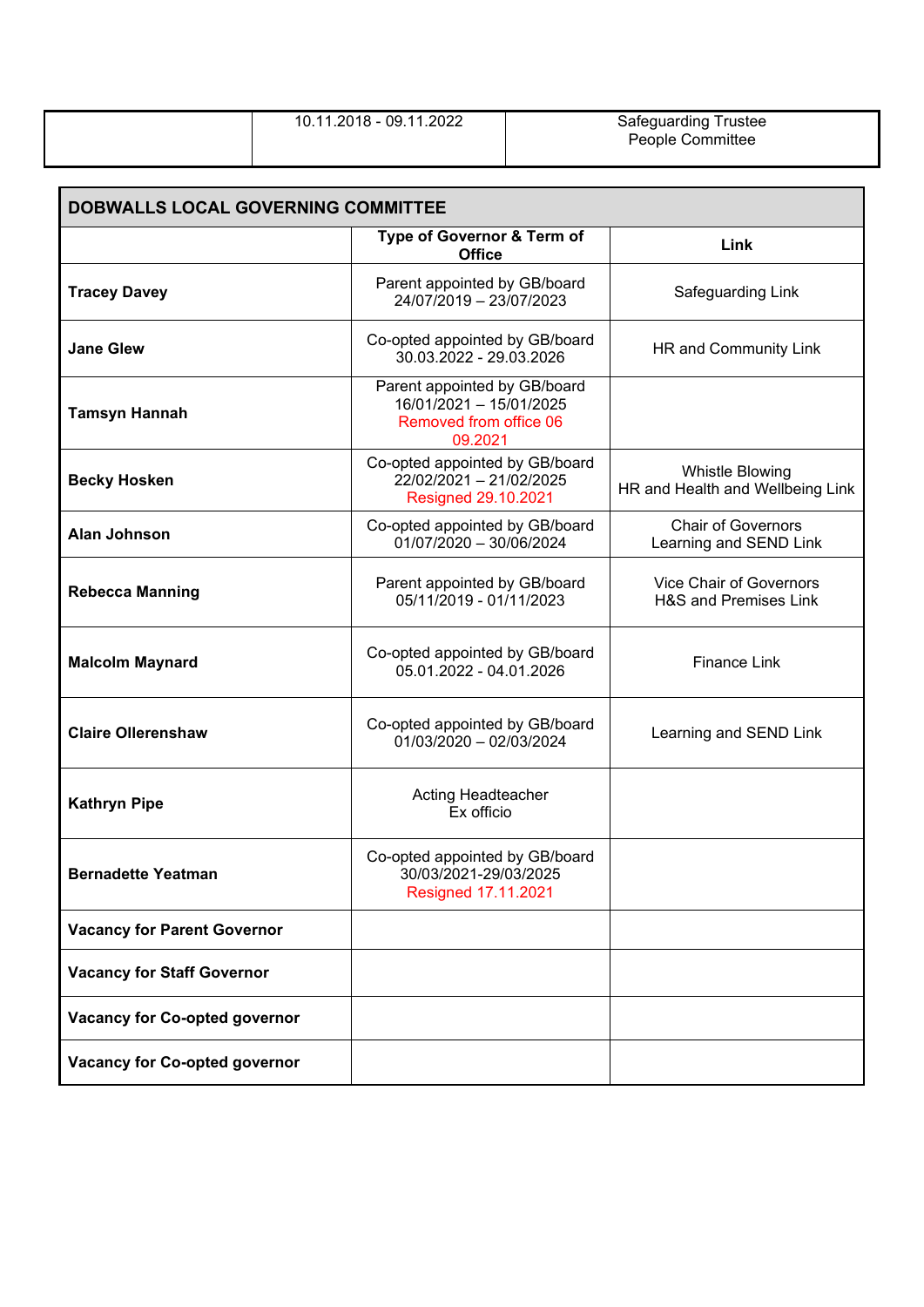| <b>LANDULPH SCHOOL LOCAL GOVERNING COMMITTEE</b> |                                                                                                   |                                                |
|--------------------------------------------------|---------------------------------------------------------------------------------------------------|------------------------------------------------|
|                                                  | Type of Governor & Term of<br><b>Office</b>                                                       | Link                                           |
| <b>Helene Ansell</b>                             | Co-Opted appointed by GB/board<br>29.07.2019 - 28.04.2023                                         | Vice Chair of Governors<br>Learning Link       |
| <b>Karen Ball</b>                                | Headteacher<br>Ex officio                                                                         |                                                |
| <b>Regan Bush</b>                                | Parent appointed by GB/board<br>24.04.2021-28.04.2025<br>Resigned 30.10.2021                      |                                                |
| Naomi Colebrook-Clark                            | Staff governor appointed by<br>GB/board<br>12.11.2021 - 11.11.2025                                |                                                |
| <b>Linda Hobley</b>                              | Co-Opted appointed by GB/board<br>22.04.2021-21.04.2025                                           | <b>SEND and Community Link</b>                 |
| <b>Judith John</b>                               | Staff appointed by GB/board<br>26.02.2021-25.02.2025<br>Resigned 31.08.2021                       |                                                |
| <b>Florence Neeves</b>                           | Staff appointed by GB/board<br>04.09.2018 - 4.9.2022                                              |                                                |
| <b>Clarissa Newell</b>                           | Parent appointed by GB/board<br>06.11.2017 - 5.11.2021                                            | <b>Chair of Governors</b><br>Safeguarding Link |
| <b>Sally Worth</b>                               | Co-opted appointed by<br>GB/board<br>27.09.2017 - 22.9.2021<br>Term of office ended<br>01.09.2021 |                                                |
| <b>Vacancy Co-opted governor</b>                 |                                                                                                   |                                                |
| <b>Vacancy Co-opted governor</b>                 |                                                                                                   |                                                |
| <b>Vacancy Co-opted governor</b>                 |                                                                                                   |                                                |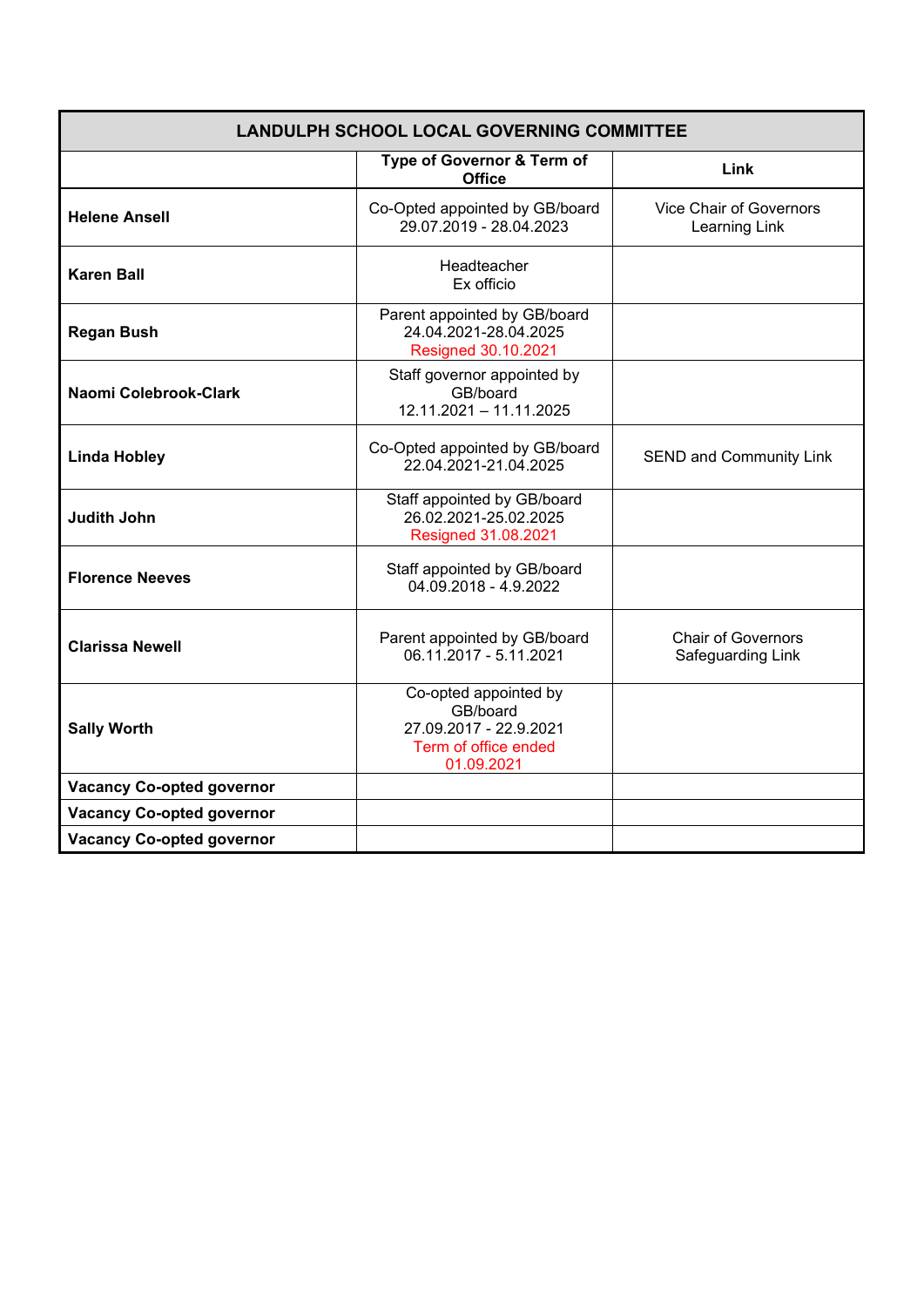| LISKEARD SCHOOL AND COMMUNITY COLLEGE LOCAL GOVERNING COMMITTEE |                                                                                               |                                                                     |  |
|-----------------------------------------------------------------|-----------------------------------------------------------------------------------------------|---------------------------------------------------------------------|--|
|                                                                 | Type of Governor & Term of<br><b>Office</b>                                                   | Link                                                                |  |
| <b>Helen Arnold</b>                                             | Co-opted appointed by GB/board<br>01.07.2018 - 30.6.2022<br>Term of office expires 30.06.2022 | <b>SEND Link</b><br>Whistleblowing                                  |  |
| <b>Sarah Berne</b>                                              | Co-opted appointed by GB/board<br>21.07.2020 - 20.7.2024                                      | Staff and Student Health and<br><b>Wellbeing Link</b>               |  |
| <b>Jenny Brown</b>                                              | Staff appointed by GB/board<br>$09.02.2021 - 08.02.2025$                                      | <b>Community Link</b>                                               |  |
| <b>Lynne Butel</b>                                              | Co-opted appointed by GB/board<br>$09.02.2020 - 10.02.2024$                                   | Learning Link                                                       |  |
| <b>Trudi Hocking</b>                                            | Staff appointed by GB/board<br>$09.02.2021 - 08.02.2025$                                      | Staff and Student Health and<br><b>Wellbeing Link</b>               |  |
| <b>Dean James-Robbins</b>                                       | Co-opted appointed by GB/Board<br>$08.06.2021 - 07.06.2025$                                   | Safeguarding Link                                                   |  |
| <b>Alex Lingard</b>                                             | Headteacher<br>Ex officio                                                                     |                                                                     |  |
| <b>Carl Roobottom</b>                                           | Parent appointed by GB/board<br>03.10.2019 - 02.10.2023                                       |                                                                     |  |
| <b>Mark Wigley</b>                                              | Co-opted appointed by GB/board<br>26.09.2017 - 27.9.2021<br>Term of office ended 27.09.2021   |                                                                     |  |
| lan Williams                                                    | Co-opted appointed by GB/board<br>13.03.2019 - 6.7.2022<br>Term of office expires 06.07.2022  | <b>Chair of Governors</b><br><b>HR Link</b>                         |  |
| <b>David Young</b>                                              | Parent appointed by GB/board<br>31.03.2021-30.03.2025                                         | <b>Vice Chair of Governors</b><br>Finance, H&S and Premises<br>Link |  |
| <b>Vacancy Co-opted governor</b>                                |                                                                                               |                                                                     |  |
| <b>Vacancy Co-opted governor</b>                                |                                                                                               |                                                                     |  |
| <b>Vacancy Co-opted governor</b>                                |                                                                                               |                                                                     |  |
| <b>Vacancy Co-opted governor</b>                                |                                                                                               |                                                                     |  |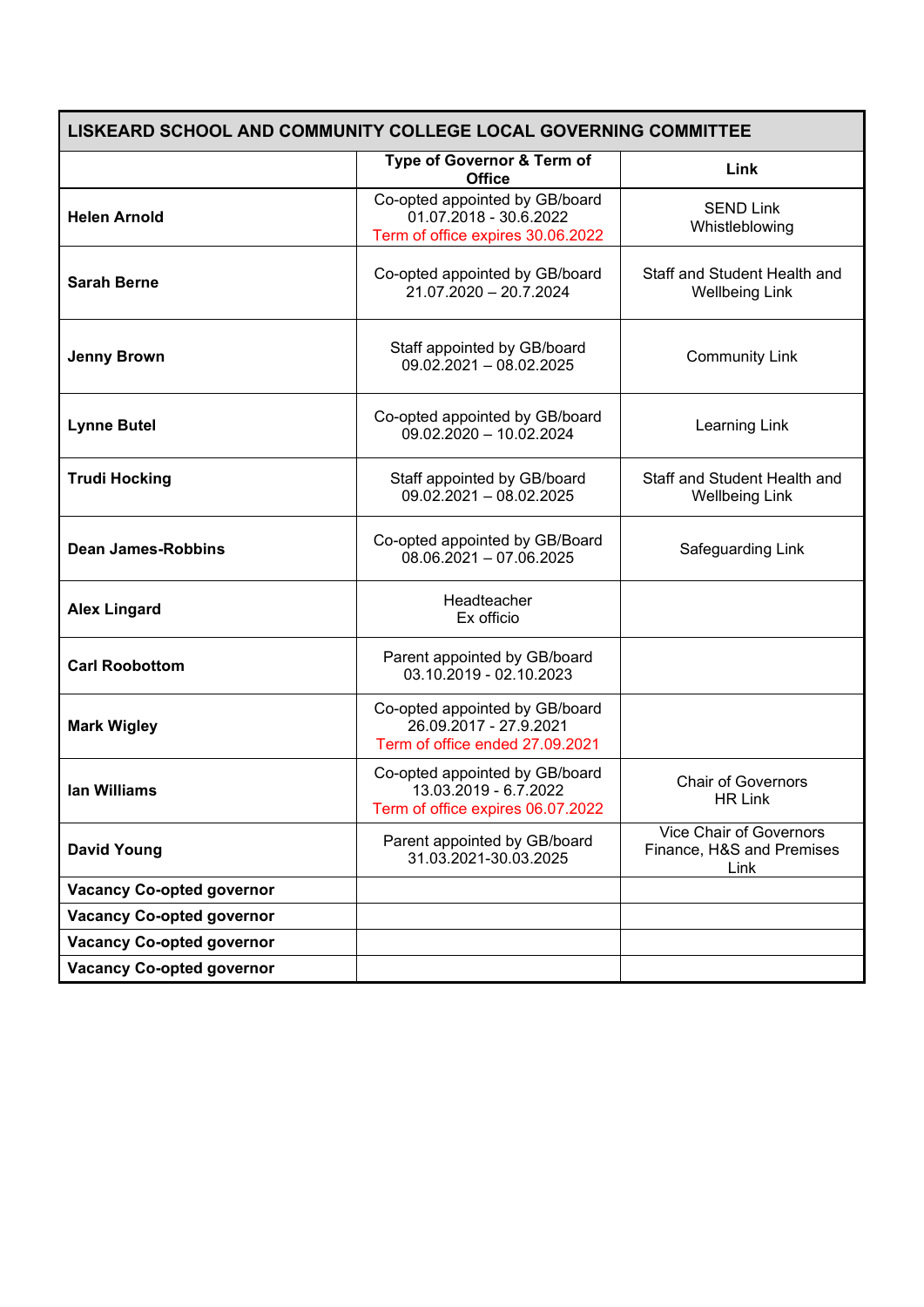| <b>LOOE COMMUNITY ACADEMY LOCAL GOVERNING COMMITTEE</b> |                                                                                                    |                                            |  |
|---------------------------------------------------------|----------------------------------------------------------------------------------------------------|--------------------------------------------|--|
|                                                         | Type of Governor & Term of<br><b>Office</b>                                                        | Link                                       |  |
| <b>Barney Barron</b>                                    | Governor appointed by GB/Board<br>3.12.2018 - 3.12.2022                                            | <b>Community and Safeguarding</b><br>Link  |  |
| <b>Edward Gilbert</b>                                   | Staff elected by school staff<br>29.01.2018 - 28.1.2022<br>Term of office expired on<br>28.01.2022 |                                            |  |
| <b>Jordan Goodison-Powell</b>                           | Co-opted appointed by GB/board<br>30.01.2019 - 30.01.2023<br>Resigned 02.01.2022                   | <b>SEND Link</b>                           |  |
| <b>Elizabeth Grieves</b>                                | Co-opted appointed by GB/board<br>$26.05.2022 - 25.05.2026$                                        |                                            |  |
| <b>Kathy lles</b>                                       | Co-opted appointed by GB/board<br>09-07-2021-08.07.2025                                            | Chair<br>H&S and Premises Link             |  |
| <b>Louise Irons</b>                                     | Staff appointed by GB/board<br>$06.4.2022 - 05.04.2026$                                            |                                            |  |
| <b>Eunice O'Connell</b>                                 | Staff appointed by GB/board<br>05.11.2019 - 04.11.2023                                             | <b>SEND Link</b>                           |  |
| <b>Penny Prisk</b>                                      | Co-opted appointed by GB/board<br>31.08.2018 - 30.8.2022<br>Resigned 13.12.2021                    | Learning Link                              |  |
| <b>Keith Simmons</b>                                    | Co-opted appointed by GB/board<br>5.07.2018 - 4.7.2022                                             | Vice Chair<br>HR Finance and Learning Link |  |
| <b>John Traverse</b>                                    | Co-opted appointed by GB/board<br>17.02.2022 - 16.02.2026                                          | Health & Wellbeing Link                    |  |
| <b>Emma Wilkinson</b>                                   | Co-opted appointed by GB/board<br>19.03.2021-18.03.2025                                            |                                            |  |
| <b>David Williams</b>                                   | Co-opted appointed by GB/board<br>13.05.2022 - 12.05.2026                                          |                                            |  |
| <b>Scott Yalden</b>                                     | Headteacher<br>Ex officio                                                                          |                                            |  |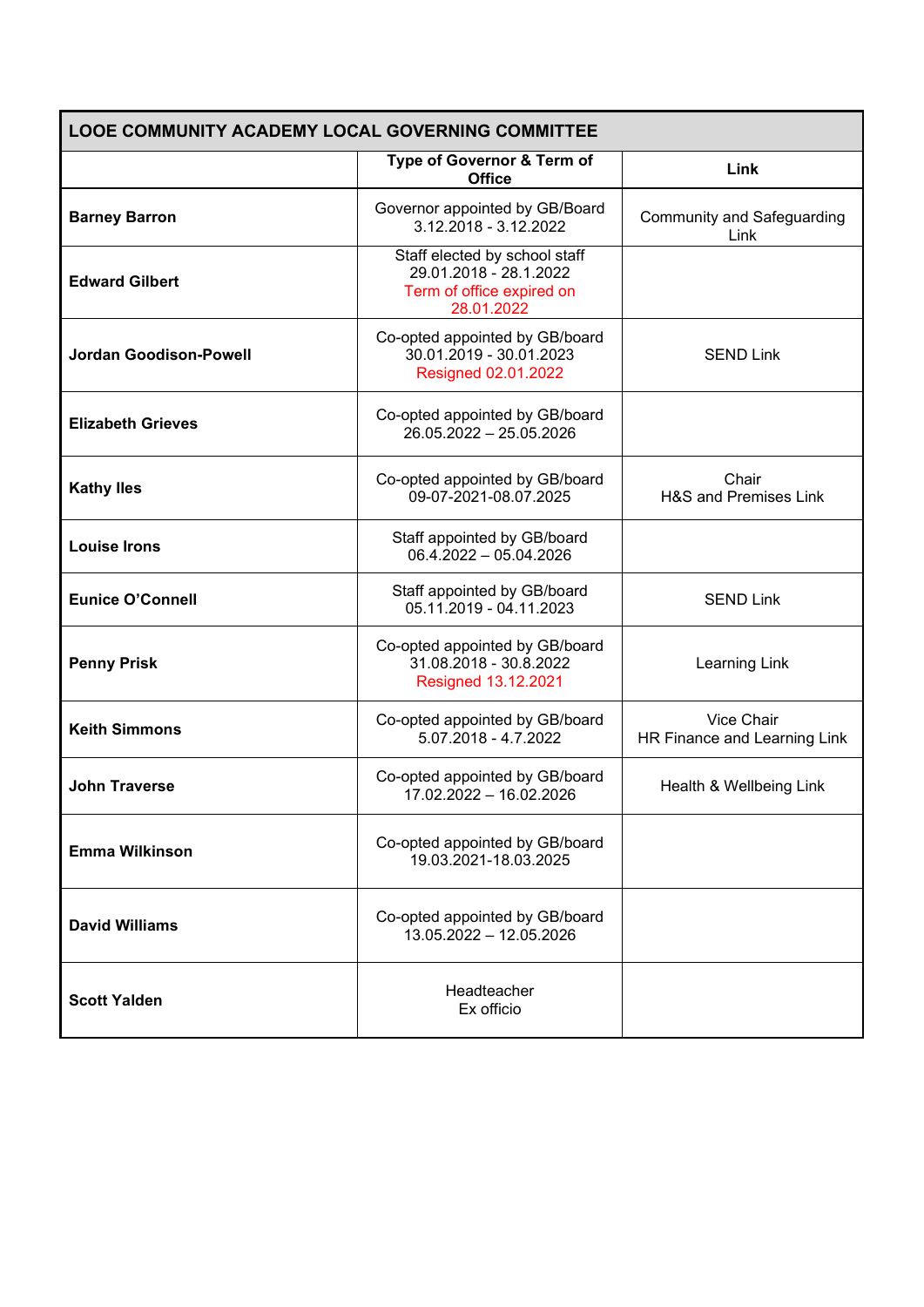| <b>SALTASH COMMUNITY SCHOOL LOCAL GOVERNING COMMITTEE</b> |                                                                                              |                                                     |  |
|-----------------------------------------------------------|----------------------------------------------------------------------------------------------|-----------------------------------------------------|--|
|                                                           | Type of Governor & Term of<br><b>Office</b>                                                  | Link                                                |  |
| <b>Julie Curtis</b>                                       | Co-opted appointed by GB/board<br>$01.04.2019 - 31.03.2023$                                  | <b>Finance Link</b>                                 |  |
| <b>Sam Gardner</b>                                        | Parent appointed by GB/board<br>17.11.2020 - 16.11.2024                                      | <b>Chair of Governors</b><br>Safeguarding Link      |  |
| <b>Mark Kelly</b>                                         | Parent appointed by GB/board<br>$05.01.2022 - 04.01.2026$                                    | <b>SEND Link</b>                                    |  |
| <b>Kerry Leslie</b>                                       | Parent appointed by GB/board<br>27.11.2017 - 26.11.2021<br>Term of office expired 26.11.2021 |                                                     |  |
| <b>Kate Littledyke</b>                                    | Headteacher<br>Ex officio                                                                    |                                                     |  |
| <b>Helen Markie</b>                                       | Staff appointed by GB/board<br>17.11.2020 - 16.11.2024                                       |                                                     |  |
| <b>Tim Parkman</b>                                        | Co-opted appointed by GB/board<br>17.05.2019 - 16.05.2023                                    | <b>Vice Chair of Governors</b><br>Safeguarding Link |  |
| <b>Stacey Pengelly</b>                                    | Co-opted appointed by GB/board<br>11.03.2020 - 12.03.2024                                    | Staff and Student Health and<br>Wellbeing           |  |
| <b>Lesley Porch</b>                                       | Staff appointed by GB/board<br>09.09.2019 - 08.09.2023<br>Resigned 13.09.2021                |                                                     |  |
| <b>Cathy Roberts</b>                                      | Co-opted appointed by GB/board<br>06.04.2022 - 05.04.2026                                    | <b>H&amp;S and Premises</b>                         |  |
| <b>Fiona Samuel</b>                                       | Staff appointed by GB/board<br>22.03.2021-21.03.2025                                         | <b>Community Link</b>                               |  |
| <b>Alan Sedgley</b>                                       | Co-opted appointed by GB/board<br>27.03.2019 - 26.0.2023                                     | Learning Link                                       |  |
| <b>Rachel Tobin</b>                                       | Co-opted appointed by GB/board<br>26.10.2020 - 25.10.2024<br>Resigned 05.05.2022             |                                                     |  |
| <b>Vacancy Parent governor</b>                            |                                                                                              |                                                     |  |
| <b>Vacancy Parent governor</b>                            |                                                                                              |                                                     |  |